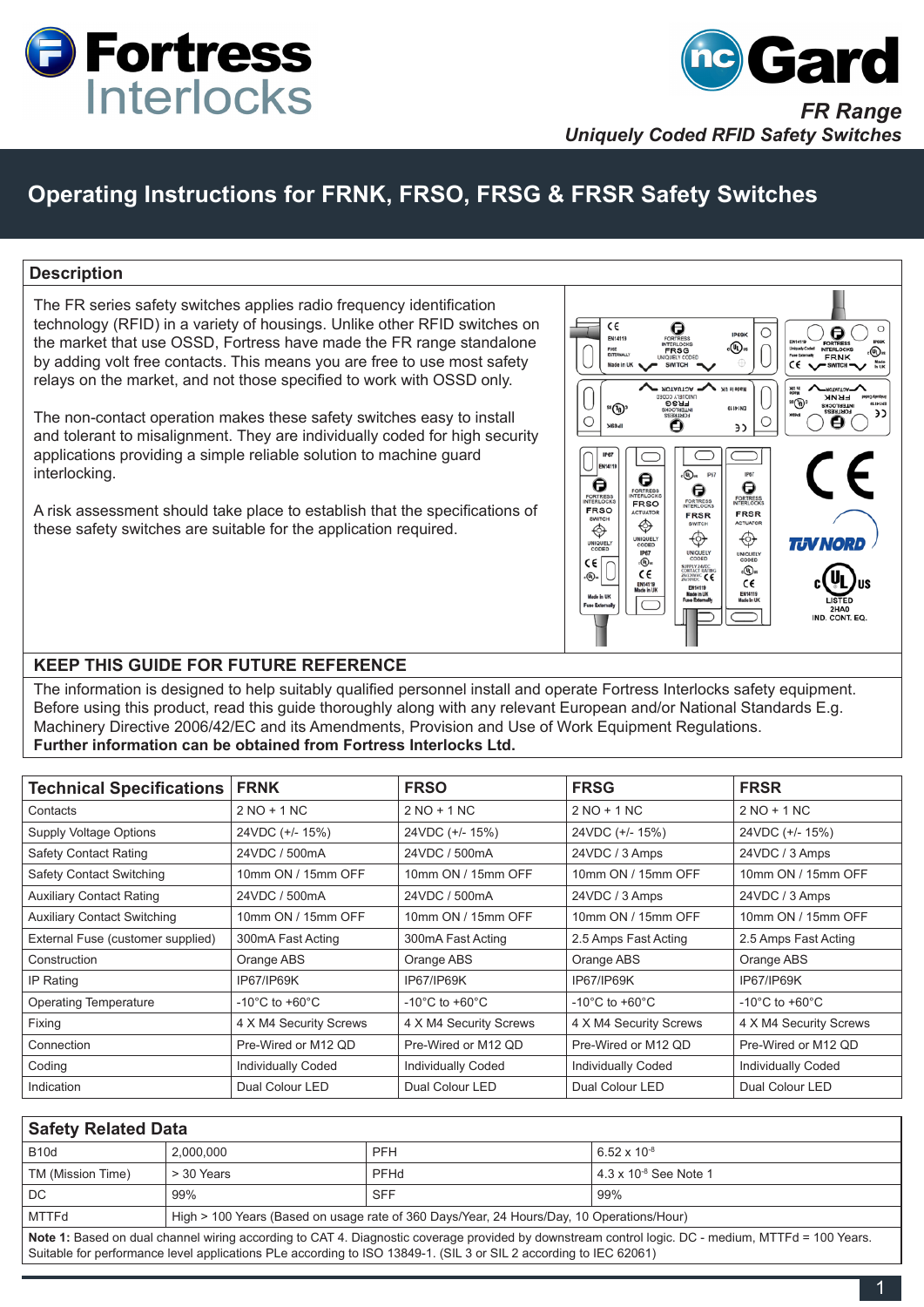



| <b>Safety Standards</b>  |                                                                                                                                                |  |  |  |
|--------------------------|------------------------------------------------------------------------------------------------------------------------------------------------|--|--|--|
| Approvals                | CE Complies with all relevant sections of the CE Marking Directive                                                                             |  |  |  |
|                          | cUL 508 Industrial Control, TUV Approved                                                                                                       |  |  |  |
| International Directives | Machinery Directive 2006/42/EC, Low Voltage Directive 2014/35/EU; EMC Directive 2014/30/EU, RoHS Directive 2011/65/EC                          |  |  |  |
| International Standards  | BS EN 12100 Safety of Machinery. General principles for design.                                                                                |  |  |  |
|                          | BS EN ISO 14119 Safety of Machinery. Interlocking devices associated with guards. Principles for design and selection.                         |  |  |  |
|                          | BS EN ISO 13849 Safety of Machinery. Safety related parts of control systems.                                                                  |  |  |  |
|                          | BS EN ISO 62061 Safety of Machinery. Functional safety of safety related electrical, electronic and programmable electronic control<br>systems |  |  |  |
|                          | BS EN 60204 Safety of Machinery. Electrical equipment of machines.                                                                             |  |  |  |
|                          | BS EN 60947-5-1 Low-voltage switchgear and controlgear.                                                                                        |  |  |  |
|                          | BS EN 60947-5-3 Low-voltage switchgear and controlgear.                                                                                        |  |  |  |

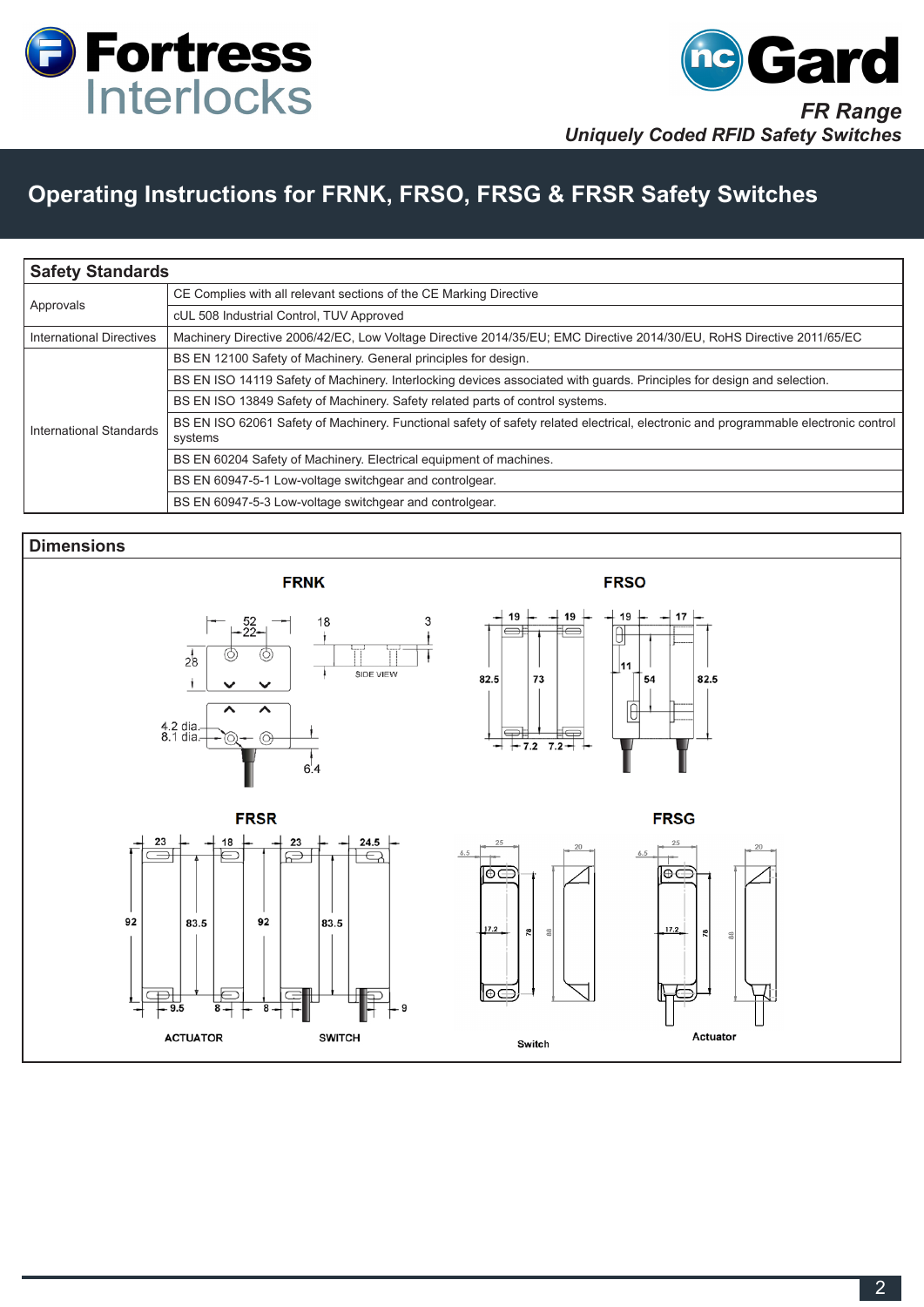